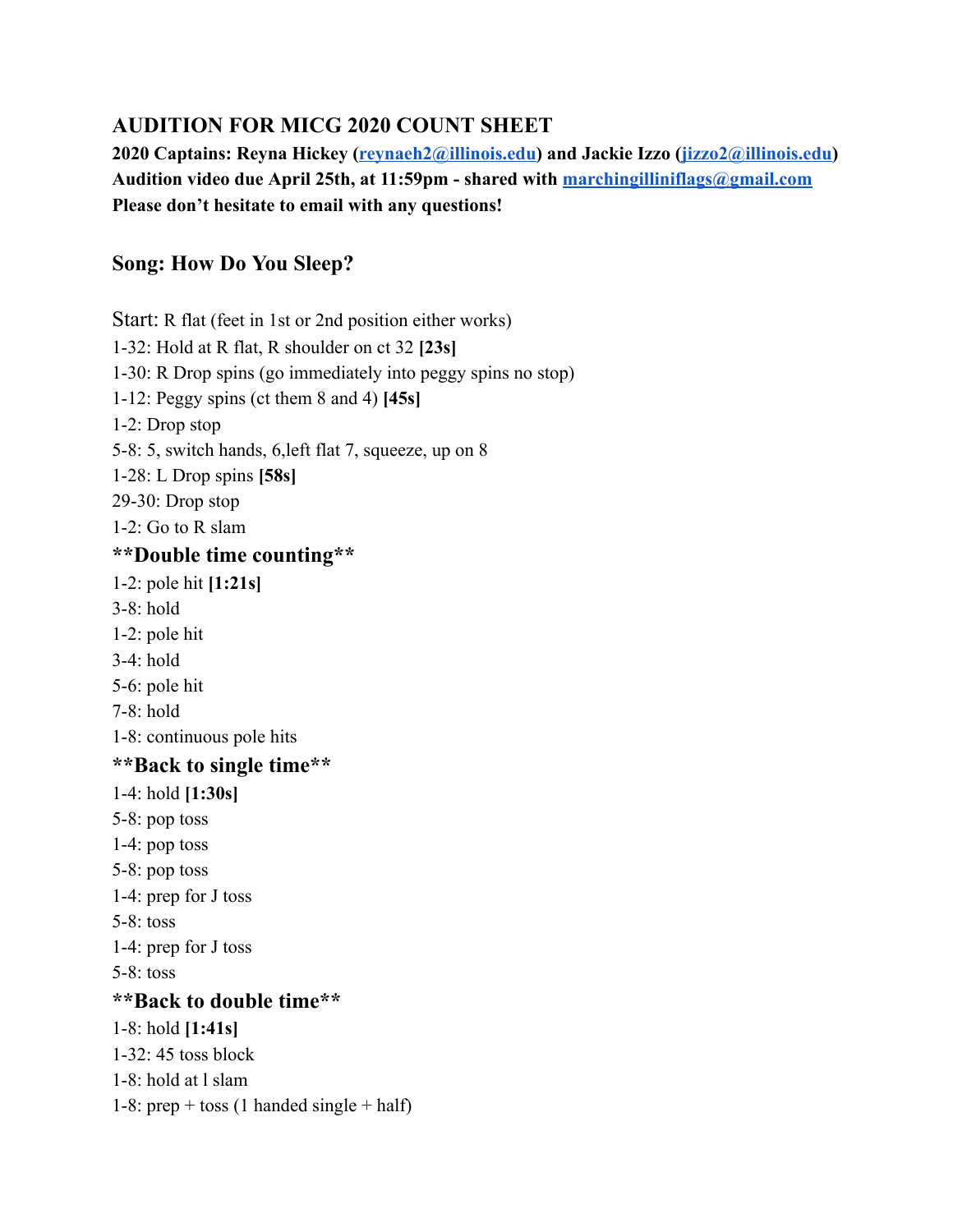1-16: \*repeat\* 1-8: prep for double 1-8: toss a double 1-8: prep again 1-8: toss a double

# **Song: Fire on Fire**

1-2: Backhand

Start: R slam, at 33s, at the lyrics "I don't say a word"

1)

2)

3)

| 3-5: wind around left arm, grab with r hand on 5                   |
|--------------------------------------------------------------------|
| $6: r$ slam                                                        |
| 7-8: turn over 1 shoulder                                          |
| 1-4: top cone, bottom cone $(w / \text{body})$<br>$5-8$ : pop toss |
| 1-2: thumb flip, (free arm)                                        |

- 3-4: turn over l shoulder, continue motion of the flag
- 5: up in a modified r shoulder
- 6: r slam
- 7-8: l flat

4)

1-4: prep 5-8: 1 handed, single  $+$  half 45

#### **HOLD 2**

### 5)

1: pop to r modified present 2: hit down l hip angle 3: hit up 1 hip angle (bring r foot into left) 4: r slam (step back out w/ left foot) 5-6: pole hit 7-8: flag up, grabbing at first tape with r hand